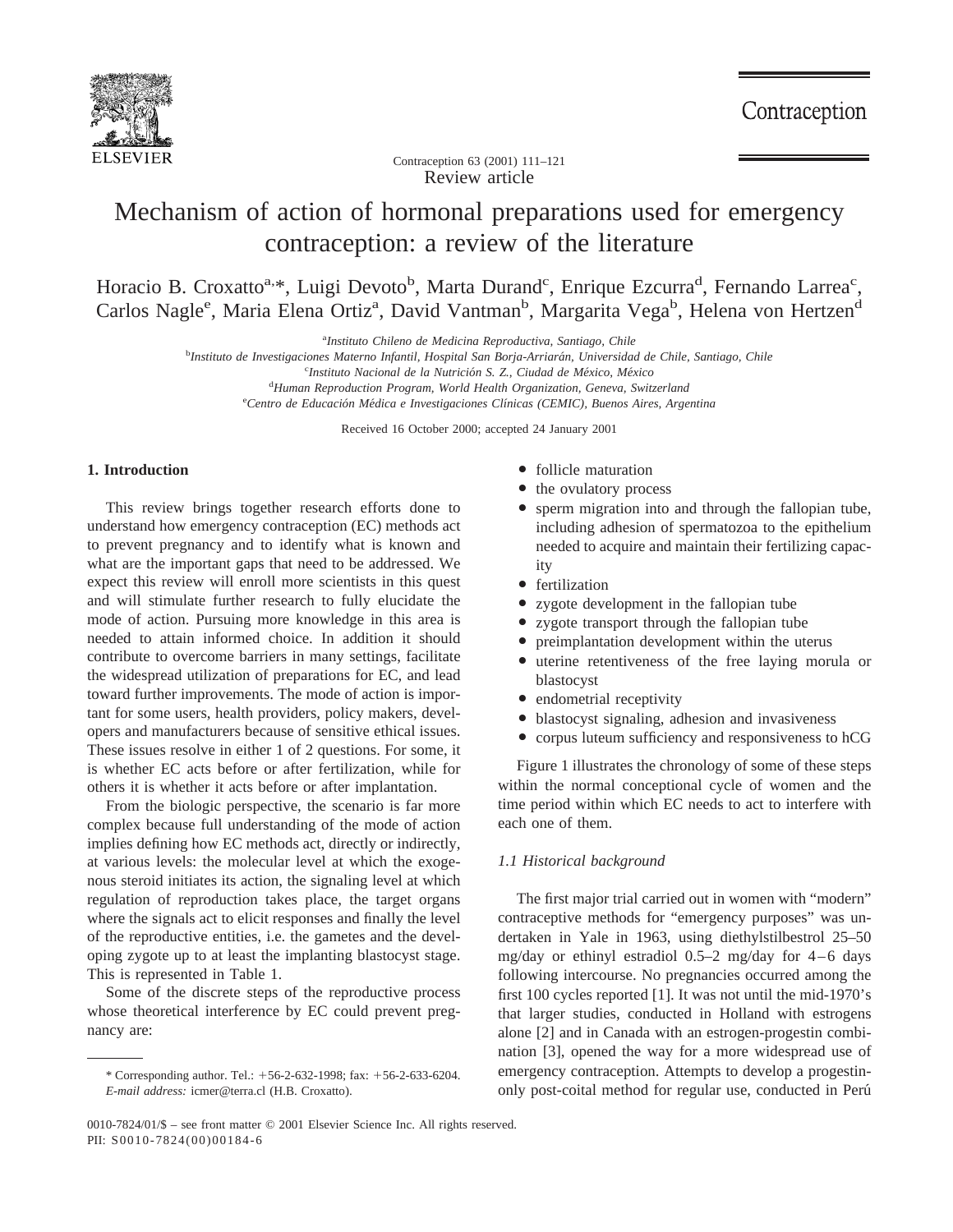Table 1 Spectrum of possibilities for the mode of action of emergency contraceptive drugs.

| SPECTRUM OF POSSIBILITIES FOR THE MODE OF ACTION OF<br>EMERGENCY CONTRACEPTIVE DRUGS |                                                                                                                                                                                                                                                                                                                            |                                                                                                                                        |
|--------------------------------------------------------------------------------------|----------------------------------------------------------------------------------------------------------------------------------------------------------------------------------------------------------------------------------------------------------------------------------------------------------------------------|----------------------------------------------------------------------------------------------------------------------------------------|
| <b>LEVEL OF</b><br>ORGANIZATION<br>AFFECTED BY DRUG                                  | PROCESS AFFECTED BY SITE OF ACTION<br>DRUG                                                                                                                                                                                                                                                                                 |                                                                                                                                        |
| <b>MOLECULAR</b>                                                                     | RECEPTOR ACTIVATION ANY CELL IN<br>ENZYME ACTIVITY                                                                                                                                                                                                                                                                         | REPRODUCTIVE SYSTEM                                                                                                                    |
| <b>CELLULAR</b>                                                                      | CELL-CELL<br>COMMUNICATION VIA<br>NEURAL, ENDOCRINE OR GENITAL TRACT AXIS<br>PARACRINE MECHANISM                                                                                                                                                                                                                           | HYPOTHALAMIC-<br>PITUITARY-OVARIAN-                                                                                                    |
| <b>REPRODUCTIVE</b><br>ORGANS, PROCESSES OR<br><b>ENTITIES</b>                       | <b>FOLLICULAR</b><br><b>DEVELOPMENT</b><br><b>OVULATORY PROCESS</b><br>SPERM MIGRATION.<br>COMPETENCE AND<br><b>PERSISTANCE</b><br><b>FERTILIZATION</b><br>ZYGOTE DEVELOPMENT<br><b>EMBRYO TRANSPORT</b><br>MORULA-BLASTOCYST<br><b>DIFFERENTIATION</b><br><b>ENDOMETRIAL</b><br><b>RECEPTIVITY</b><br><b>IMPLANTATION</b> | <b>OVARY</b><br>CERVIX, UTERUS.<br><b>FALLOPIAN TUBE</b><br><b>FALLOPIAN TUBE</b><br>FALLOPIAN TUBE,<br><b>UTERUS</b><br><b>UTERUS</b> |

[4], provided the basis for its application to emergency situations two decades later. In addition, the post-coital insertion of an intrauterine device [5] and the administration of the antiprogestin RU486 [6], have also been used to prevent pregnancy in the context of "emergency situations".

## *1.2. Definition of emergency contraception*

A comprehensive definition of EC is the following: "specific contraceptive methods that can be used as emergency measures to prevent pregnancy after unprotected intercourse; emergency contraception is used after coitus but before pregnancy has become established; as such, it is considered a back-up method for occasional rather than



Fig. 1. Period of administration and processes interfered with by emergency contraception products.

regular use" [7]. The Consortium for Emergency Contraception [8] has adopted a similar definition: "a number of methods used by women within a few hours or a few days following unprotected intercourse to prevent pregnancy." Both definitions essentially highlight that EC is to be used within a given period after unprotected intercourse to prevent pregnancy and that it differs from most fertility regulation methods in that it is not intended for regular use.

There are a variety of situations where EC is indicated, among them, condom rupture, unplanned unprotected intercourse (particularly in case of young adults engaging in sexual experiences), incidental misuse of regular contraceptive methods, and sexual assault.

#### *1.3. Current hormonal EC regimens*

A brief description of the mode of use, efficacy, and most common side effects of the 2 hormonal methods most widely used for EC, the Yuzpe regimen and levonorgestrel, and a promising method under research, mifepristone (RU486), follows.

#### *1.3.1. Yuzpe regimen*

In recent years this has been the most commonly used method. It consists of 2 doses, given 12 h apart, each providing 100 ug ethinyl estradiol (EE) plus 500 ug levonorgestrel. The pills usually contain 50 ug EE and 250 ug levonorgestrel or 500 ug dl-norgestrel, so that a total of 4 tablets need to be taken. The first dose should be administered within 72 h after unprotected intercourse. Nausea and vomiting are the most common side effects of this method. The effectiveness of the Yuzpe regimen for EC is now well established [3,9–15]. A recent meta-analysis found effectiveness rates of 56–89%, with a weighted average of 74% [16]. This does not mean that 26% of users actually get pregnant since of all women who take EC pills, only about 2% get pregnant [8]. It means that it prevents 74% of pregnancies that are to be expected based upon the time of the cycle in which intercourse took place.

## *1.3.2. Levonorgestrel*

Norgestrel or DL-norgestrel is a racemic mixture of dnorgestrel and l-norgestrel. d-Norgestrel, the biologically active enantiomer, is designated as levonorgestrel (LNG). The focus of this section is on LNG used alone for EC.

Hoffman [17] looked for the first time at the efficacy of LNG as an emergency contraceptive. He administered a single dose of 0.6 mg within 12 h of unprotected intercourse and observed a failure rate of 2.9%, not different from the failure rate in a parallel group treated with the Yuzpe regimen.

Ho and Kwan [18] carried out a randomized study to compare the standard Yuzpe regimen with 0.75 mg LNG administered twice, 12 h apart, starting within 48 h after a single unprotected intercourse. Again, the efficacy of LNG was similar to that of the combined estrogen-progestin regimen with failure rates of 2.4% and 2.6%, respectively.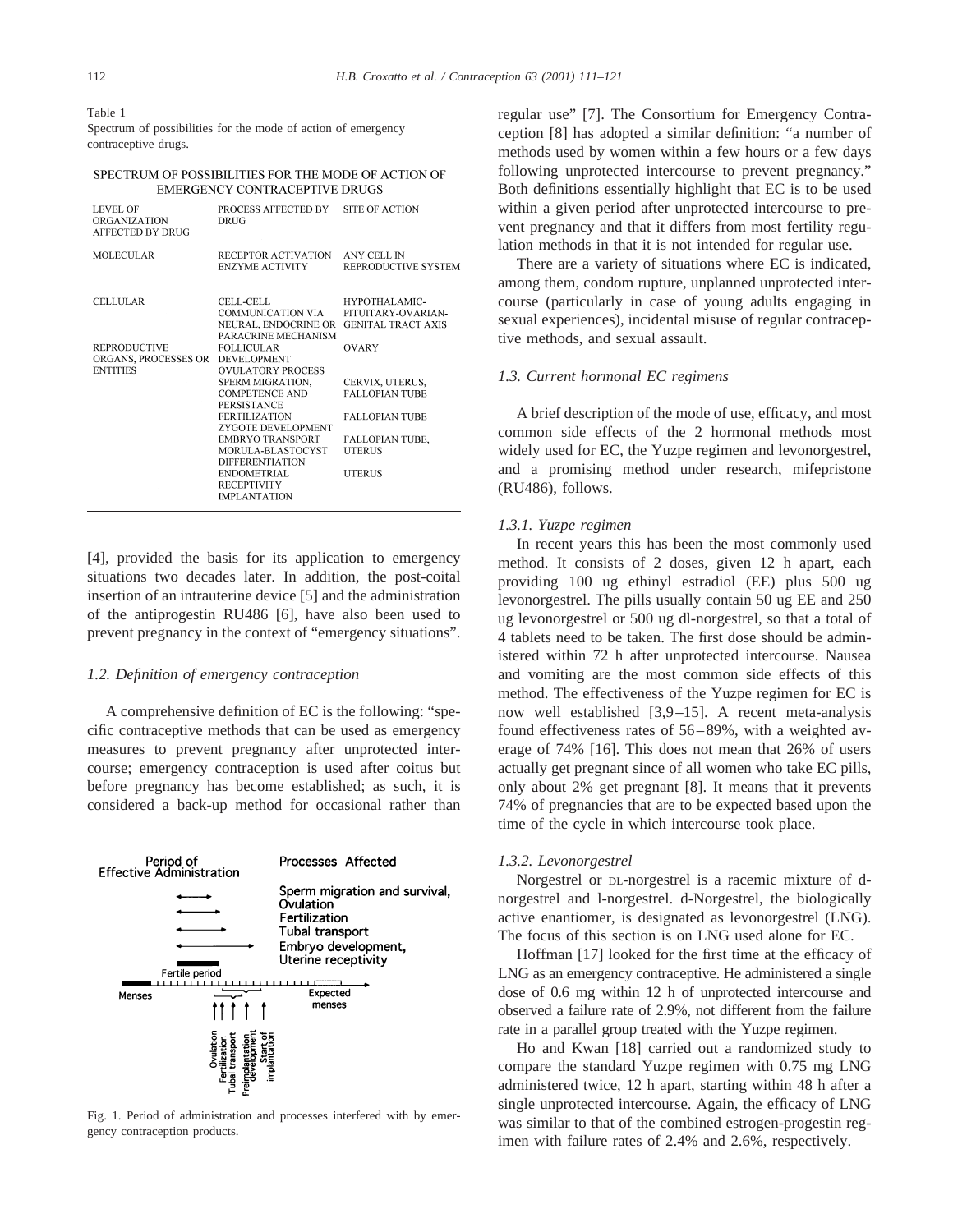Recently, a randomized, double-blind clinical trial of LNG versus the Yuzpe regimen that enrolled nearly 2,000 women at 21 centers world-wide was reported by the WHO Task Force on Post-Ovulatory Methods for Fertility Regulation [19]. In this study, one tablet containing 0.75 mg LNG plus a placebo tablet were taken no later than 72 h after unprotected intercourse. A second tablet containing the same dose plus a placebo tablet were to be taken 12 h later. The crude pregnancy rate was 1.1% (11/976) in the LNG group compared with 3.2% (31/979) in the Yuzpe group. The proportion of pregnancies prevented, compared with the expected number without treatment, was 85% with LNG and 57% with the Yuzpe regimen. The efficacy of both treatments declined significantly with increasing time since unprotected intercourse. The pregnancy rates were 0.4%, 1.2%, and 2.7% when LNG was given within the first, second or third 24 h period since unprotected coitus.

In all studies, LNG has been associated with a significantly lower incidence of side effects than the Yuzpe regimen [18–20].

Following single oral administration of 0.75 mg, LNG serum concentration reach a maximum (5–10 ng/mL) approximately at 2 h and decline rapidly during the first 24 h with considerable inter- and intra-individual variation [21– 23] The scientific literature examined does not allow for assertion that the current dose being used is optimal or that the second tablet contributes significantly to the contraceptive effectiveness of this method.

## *1.3.3. Mifepristone (RU486)*

Mifepristone is an 11-dimethyl-amino-phenyl derivative of norethindrone with high affinity for progesterone receptors and less so for glucocorticoid receptors. At low doses suitable for EC, it exhibits antiprogestin but no antiglucocorticoid action. The pharmacokinetics following single oral administration are characterized by rapid absorption, peak serum concentrations in the micromolar range and a long half-life of 25 to 30 h [24].

Glasier et al. [6,12] and Webb et al. [13], compared the efficacy and side effects of a single dose of 600 mg of mifepristone with those of the Yuzpe regimen. None of the nearly 600 women who received mifepristone became pregnant, whereas, nine pregnancies were observed among those given the Yuzpe regimen. Significantly more women who were treated with mifepristone had a delay in the onset of menstruation but other than that, this treatment was associated with minimal side effects.

A recent multicenter study, which included 1,717 women seeking EC, showed that reducing the mifepristone dose from 600 to 50, and even to 10 mg, did not decrease its efficacy (pregnancy rates 1.3%, 1.1%, and 1.2%, respectively); overall, 84 to 86% of expected pregnancies were prevented. Lower doses were associated with less disturbance of the menstrual cycle and lower incidence of unpleasant side effects; overall, 12–17% of the subjects reported nausea, headache or dizziness [25].

In summary, the results of these clinical studies, indicate that mifepristone is a highly effective EC agent, and its only apparent disadvantage from the user perspective is that the next menstrual period comes after the expected date in nearly half of the cases.

# **2. Effects of post-coital administration of steroids upon fertility in non-primate animal models**

Numerous studies have shown that pregnancy can be prevented in a variety of mammalian species by post-coital administration of sex steroid hormones, their synthetic agonistic and antagonistic analogs as well as non-steroidal drugs that share in part their pharmacologic properties. The species that comprise this group, which are most commonly used in the laboratory, e.g., rabbit, rat, mouse, hamster, and guinea pig, differ from the human and other primates in many aspects of their reproductive process. One of them which is crucial for studying the mode of action of postcoital contraception, is the fact that at variance with the human, coitus always precedes ovulation by 12 h or less. This means that coitus either comes after the ovulatory stimulus has taken place (spontaneous ovulators) or induces the gonadotropin surge immediately thereafter (reflex ovulators), leaving little or no chance for post-coital treatments to interfere with pre-fertilization events. Only a few examples, which illustrate what sex steroids do in these species when used in a manner comparable to that of EC, were arbitrarily selected.

## *2.1. Estrogens*

Greenwald [26] compared the response of the rabbit, rat, mouse, hamster, and guinea pig, to a single post-coital injection of estradiol cyclopentylpropionate and showed that post-coital treatment with estrogens caused either tubelocking of embryos or accelerated transport to the uterus. Although other effects were also detected, the alteration in oviductal transport accounted by and large for the contraceptive effect. Embryos that entered the uterus prematurely were expelled whereas those whose sojourn through the oviduct was prolonged, degenerated.

Further work in which a single injection of estradiol was given at different times after coitus revealed that a wide range of effectiveness can be achieved and different mechanisms can account for the contraceptive effect when the same steroid is given at different times post-coitum [27,28].

#### *2.2. Progestins and estrogen-progestin combinations*

Post-coital administration of progesterone 5 mg on day 2 or 3 (ovulation  $=$  day 1) [29] or LNG 10 ug on day 1 (Croxatto, unpublished) has no effect upon fertility in the rat whereas depot medroxyprogesterone acetate (DMPA) 12.5 mg on day 1 prevents the nidatory estrogen surge, hence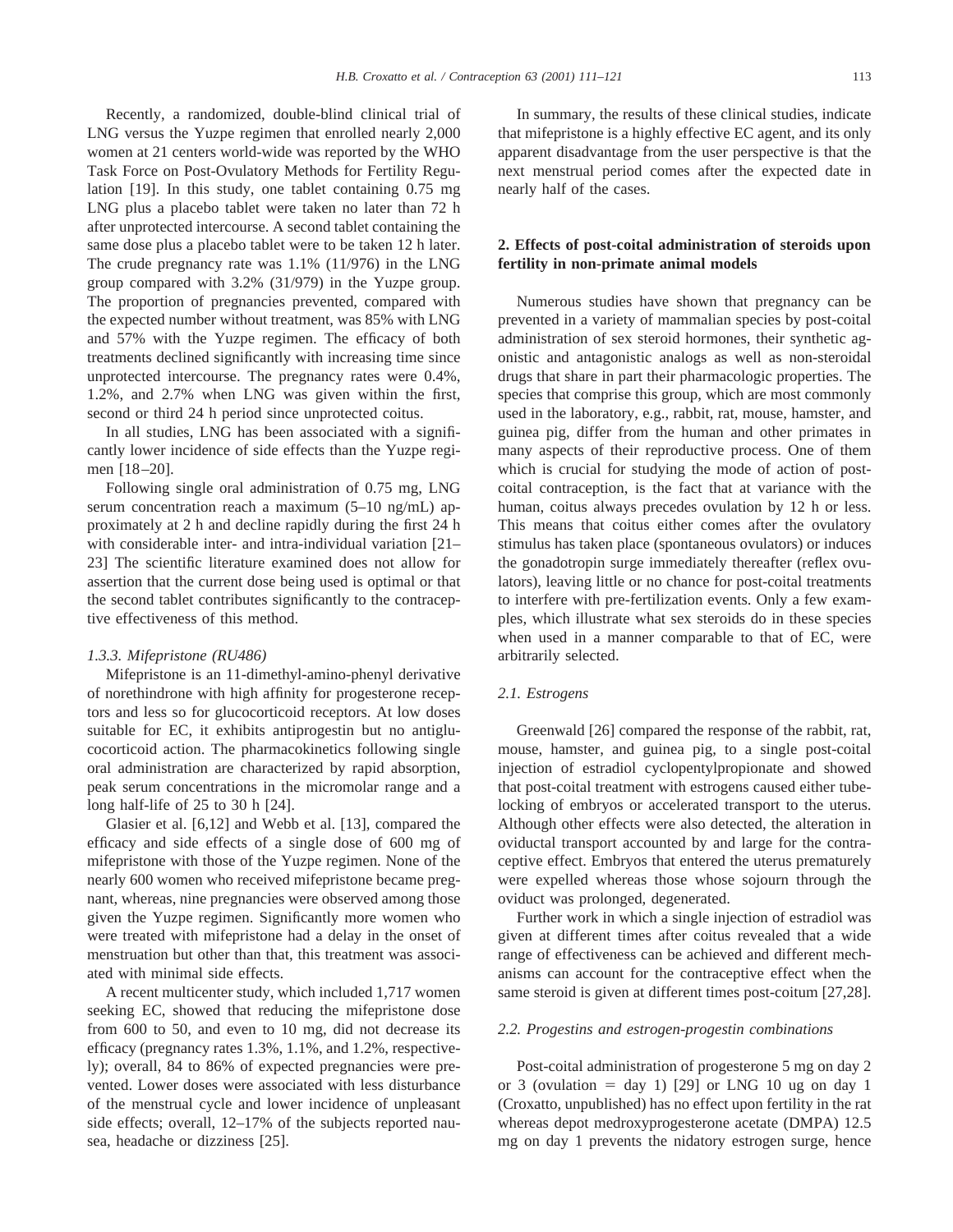blastocysts do not implant [30]. Post-coital single administration of DMPA in the hamster, which does not require the estrogen surge for implantation, has no contraceptive effect (Croxatto, unpublished).

Immediate pre-coital or up to 5 h pre-coital administration of progesterone 1–20 mg s.c. reduces by 20–50% the rate of fertilization in the hamster [31]. Indirect evidence indicates this effect is achieved by interference with sperm migration from the uterus to the oviduct or within the oviduct. While administration of progestins to rabbits shortly before insemination and ovulation greatly reduces the rate of implantation mainly because it disturbs sperm and egg transport and interferes with fertilization [32], the same treatment given post-coitally has little or no antifertility effect [33–36]. Rabbits failed to become pregnant in spite of having ovulated normally only when a very high single oral dose of LNG (2.25 mg or more) was given immediately after coitus [37]. The mechanism involved has not been reported.

Very few papers report the effects of post-coital treatment with estrogen-progestin combinations in this group of experimental animals. In the rabbit and the rat, two species in which post-coital estrogen reduces the pregnancy rate mostly through altered oviductal embryo transport, the concomitant administration of progesterone can partially reverse this effect [38,39].

#### *2.3. Mifepristone*

Post-coital administration of mifepristone reduces the pregnancy rate in the rat and the mouse in a dose-related fashion. In the rat, this effect is associated with accelerated oviductal transport of embryos, delayed development beyond the morula stage, loss of embryos from the uterus and postponement of the window for endometrial receptivity [40] Blastocysts recovered from mifepristone-treated rats do implant in untreated pseudopregnant recipients but not vice versa [41]. In the mouse, the inhibition of pregnancy is associated with retention of some embryos in the oviduct and accelerated transport and expulsion of others. This is accompanied by a notable delay in embryonic development [42,43]. Development of rat and mouse embryos in vitro in the presence of mifepristone in the culture medium from 2-cell up to blastocyst stage is not impaired unless millimolar concentrations are used [44,45].

Several general conclusions derive from the analysis of the mode of action of post-coital contraception in nonprimate animal models. First, this group is fairly sensitive to post-coital treatments that involve a relative estrogen excess or progesterone deficit and is fairly insensitive to an excess of progestins. This last feature is at variance with the human. Secondly, not only the contraceptive effectiveness, but also the mode of action is in some cases dose- and timedependent. Third, in any given experimental situation there is usually not a single well-defined mode of action but various effects that account for the reduced pregnancy rate. Fourth,

marked species differences in the mode of action of the postcoital treatments force the conclusion that to learn how they work in the human, the studies need to be done in women.

#### **3. Studies in non-human primates**

Hormonal compounds currently used for EC have not been tested, as such, in non-human primates, therefore, this review focuses on the effects of estrogens, progestins or the antiprogestin mifepristone, administered in the periovulatory period to macaques and the New World monkey *Cebus apella.*

#### *3.1. Estrogens*

Morris and van Wagenen [1] found that every compound that was uterotrophic in the mouse, prevented pregnancy in the macaque, and Morris [46] concluded that estrogens given during the immediate postovulatory period were a highly effective method to prevent pregnancy. Without knowing exactly how, and assuming the step of the reproductive process interfered with was one that takes place after fertilization, but before established implantation, they designated this mode of action as "interception" to differentiate it from contraception. They believed the main target was the endometrium where they observed stromal edema, hemorrhage, and loss of decidua, all of which was considered unsuitable for implantation [38]. High doses of estrogen given in the preovulatory phase depressed endometrial growth and angiogenesis through a negative influence on the vascular endothelial growth factor [47]. This suggested that estrogens might interfere with endometrial receptivity even if given before ovulation.

Other mechanisms for the contraceptive effect of postcoital estrogen can operate in monkeys. If given in the follicular phase, so as to advance the preovulatory increment in plasma estrogen, they evoke a premature LH surge that does not trigger ovulation and the formation of a functional corpus luteum, and the spontaneous LH surge is delayed or suppressed [48,49]. Estrogen receptors (ER) present in the granulosa cells of antral and preovulatory follicles and in luteal cells [50–52] allow for a diversity of effects in the ovary. In rhesus monkey, supraphysiological doses of estrogen given in the mid or late follicular phase induce atresia or luteinization without rupture of the dominant follicle, reduce the viability of granulosa cells, reduce the synthesis of estradiol and progesterone and are detrimental to the oocyte [51,53,54].

Although administration of estradiol during the midluteal phase, induces premature luteal regression [12,55,56], this is not the case when macaques and Cebus monkeys are treated in the early luteal phase [57,58], at a time when ER levels in the corpus luteum are low [52]. Thus, luteolysis is not involved in the prevention of pregnancy by post-coital estrogen in monkeys.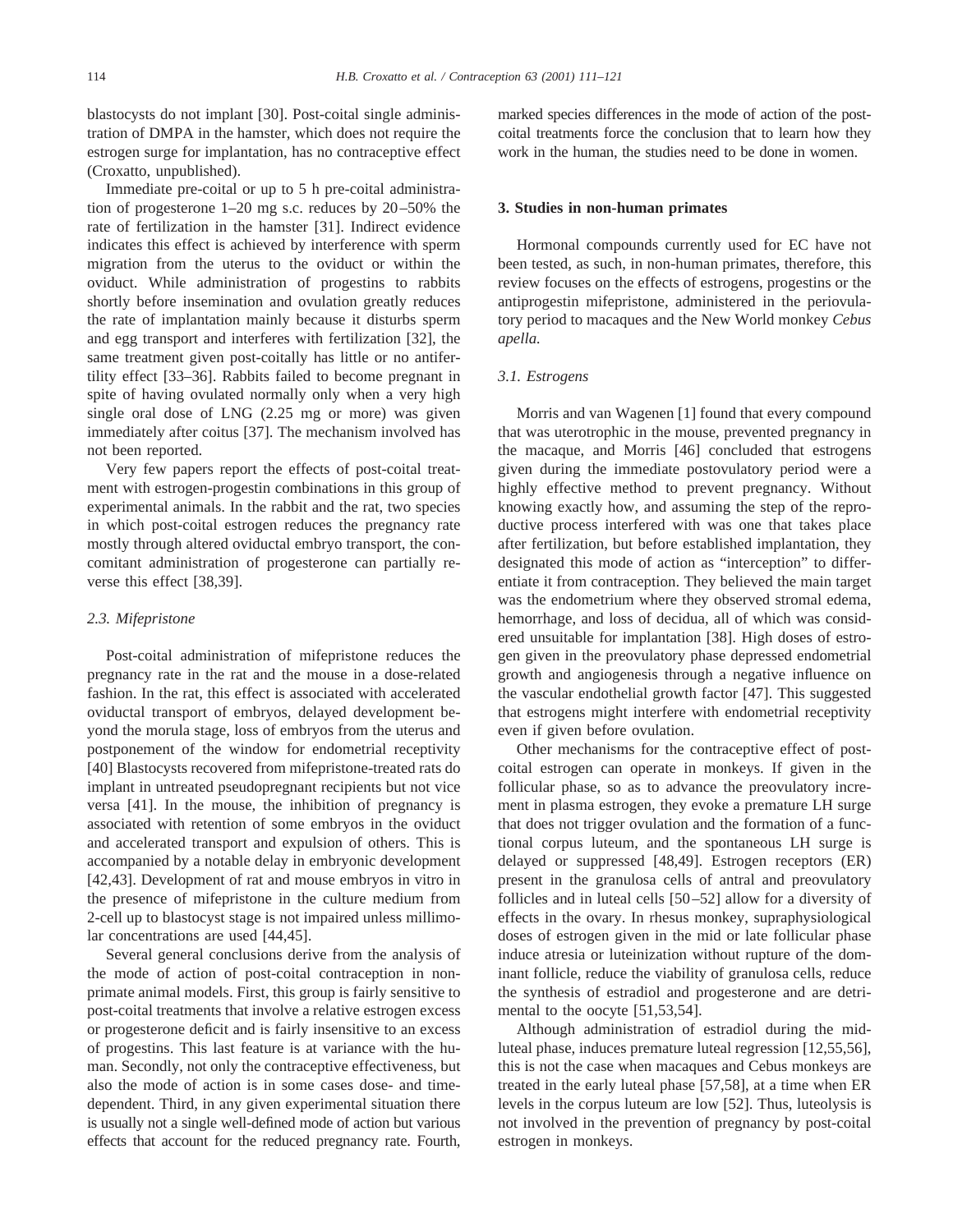#### *3.2. Estrogen-progestin combinations*

Concomitant administration of estradiol  $(E_2)$  and progesterone (P) before the LH surge, effectively inhibits ovulation [59] whereas administration in the early luteal phase induces premature luteolysis [58,60]. These effects explain the high contraceptive efficacy of estrogen-progestin combinations given to monkeys either before or after the LH surge. In attempting to extrapolate this observation to the human, it should be taken into consideration that premature luteolysis is more critical in the monkey than the human because in the former the embryonic signal for corpus luteum rescue arises 2 or 3 days later.

# *3.3. Progesterone, progesterone synthesis inhibitors, and antiprogestins*

The effect of levonorgestrel administered in the periovulatory period in non-human primates has not been reported. Since its binding affinity to progesterone receptor (PR) and its progestomimetic activity are several-fold higher than P itself [61], one can expect it will share many of the effects of the natural progestin. The effects of P upon fertility, when administered in the periovulatory phase, have not been reported in the monkey. However, exogenous progesterone antagonizes estrogen-induced gonadotropin release required for ovulation [59,62] and causes asynchronous development of glands and stroma in the endometrium [47,63,64].

Progesterone plays a pivotal role in periovulatory and luteal events through receptor-mediated pathways [65–68]. Thus, a reduction of P bioavailability by inhibition of its synthesis or by competition with its receptor might interfere with ovulation, fertilization, luteal function, and subsequent endometrial development.

Preovulatory administration of inhibitors of  $3\beta$ -hydroxysteroid dehydrogenase, a key enzyme for progesterone synthesis, before ovulation, leads to failure of follicular rupture and to the "luteinized unruptured follicle syndrome" [67]. Although the mechanism underlying the dissociation of luteinization from rupture is unknown, recent studies suggest that progesterone regulates the ovarian production and effects of cytokines thought to be involved in the rupture of the follicular wall [69]. On the other hand, inhibition of progesterone synthesis during the follicular phase or during the periovulatory period markedly impaired the fertilization rate of oocytes inseminated in vitro [67]. Administration of  $3\beta$ -hydroxysteroid dehydrogenase inhibitors after ovulation, acutely reduces progesterone production. This in turn favors the invasion of the corpus luteum by macrophages and results in a reduction or disappearance of the luteal cell population [66].

In macaques, mifepristone is effective in preventing pregnancy when it is administered either before or after ovulation. Growth of the leading follicle is temporarily arrested and ovulation is delayed or blocked when given in the follicular phase [70–72] The resulting luteal phase is usually shortened. Administration in the preovulatory period also impairs the midcycle gonadotropin surge [70], probably due to a direct action at the pituitary level [73]

Treatment in the early luteal phase inhibits implantation in the rhesus monkey [74,75]. Multiple actions of this antiprogestin on nidatory endometrium are exemplified by the following: administration of mifepristone in the early luteal phase increased the levels and secretion of leukemia inhibitory factor and transforming growth factor  $\beta$ , it decreased vascular endothelial growth factor in the glandular and vascular compartments, and inhibited the expression of  $Le<sup>y</sup>$  oligosaccharide in the epithelial compartment [76,77]. Another study showed that the concentration of endometrial prostaglandins  $PGE<sub>2</sub>$  and  $PGF_{2\alpha}$  as well as the ratio of  $PGF_{2\forall}$  to  $PGE_{2\alpha}$  were increased after giving mifepristone in the early luteal phase [78].

In addition, administration of mifepristone in the early luteal phase, delayed embryo development [75]. Since no developmental abnormalities were evident in preimplantation embryos exposed to the antiprogestin in vitro, the effects seen in vivo are likely to be secondary to the alterations induced by mifepristone in the genital tract milieu [79].

It appears plausible that the contraceptive effect of mifepristone in monkeys, when given before ovulation, is due to deferral of ovulation and when given in the early luteal phase, it is mediated first by an alteration in the oviductal and uterine microenvironment which becomes detrimental to embryonic development and subsequently by abnormal expression of molecules involved in endometrial receptivity or implantation.

## **4. Clinical studies**

## *4.1. The Yuzpe regimen*

Rowlands et al. [80], gave the combination EE-dl-norgestrel to 14 women requesting EC up to 120 h after unprotected intercourse. LH, pregnanediol glucuronide, hCG, and creatinine were monitored in daily urine samples. Normal parameters were observed in 4 subjects, suppression or deferral of the LH peak in 3, and shortening or insufficiency of the luteal function in the remaining 7. In no case was hCG detected. The timing of treatment within the cycle was not reported

# *4.2. Effects of the Yuzpe regimen administered before the LH surge*

Swahn et al. [81] investigated the effect of the combination EE-LNG administered on day 12 of the cycle. The concentrations of LH, pregnanediol, and estrone glucuronide were followed daily in the first morning urine of 8 women during one control, one treatment and one recovery cycle. Treatment affected the timing and/or the amplitude of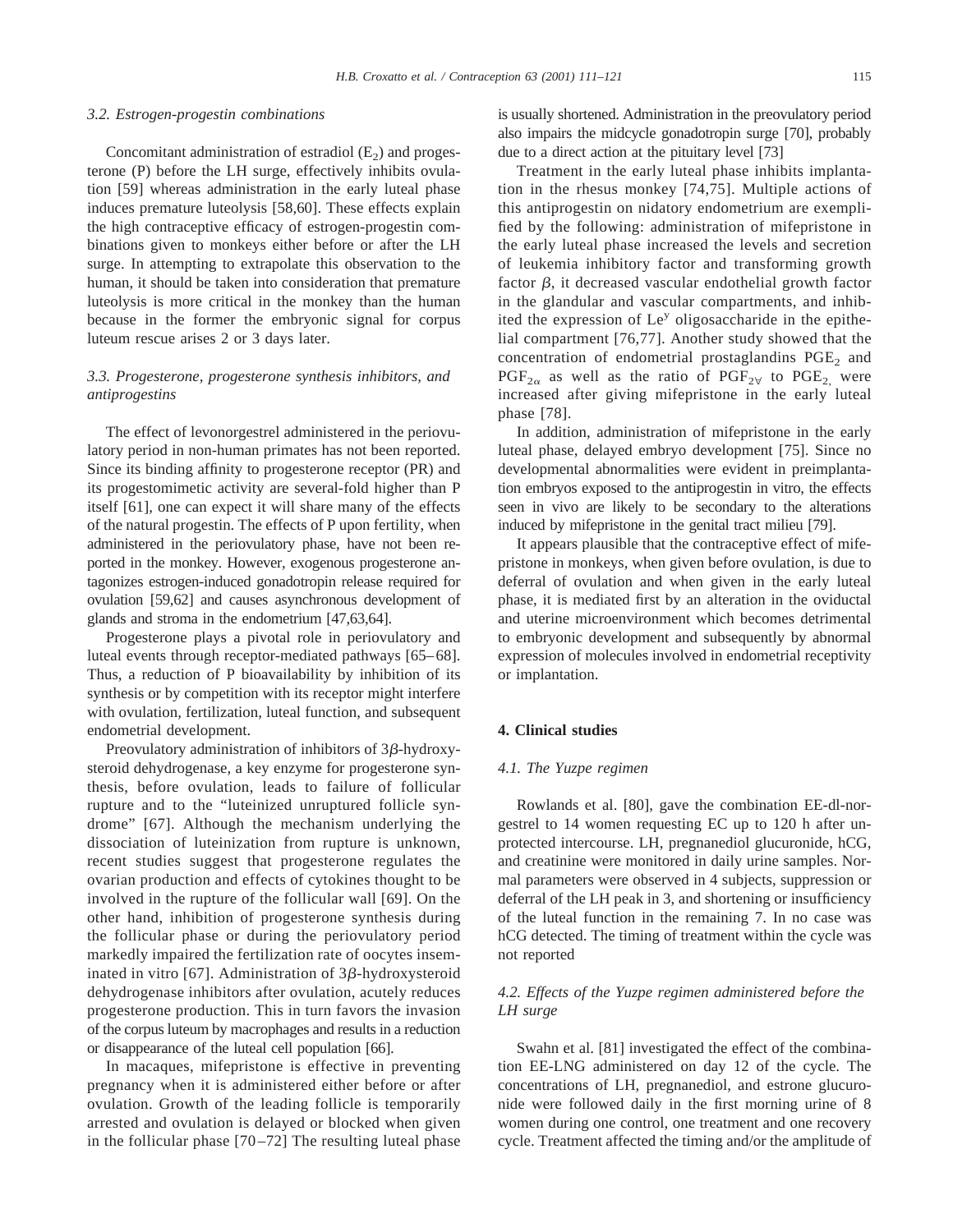the LH peak: in 3 women, it was not possible to identify the LH peak, in 2 it was postponed to days 38–39 while in the remaining 3, it was detected on days 13, 13, and 22. The mean area under the curve of LH was significantly lower than in control cycles and in 5 subjects excretion of pregnanediol glucuronide was significantly lower than in control cycles. These findings suggest that when treatment precedes the LH peak, the Yuzpe regimen inhibits or delays ovulation and/or causes insufficient luteinization to support normal progesterone secretion. These assumptions need to be confirmed by ultrasonographic determination of the outcome of the dominant follicle and by hCG challenge tests.

Ling et al. [82] conducted a study with the combination EE-dl-norgestrel. Eleven subjects were studied during a placebo-treated and a drug-treated cycle. Ovarian and gonadotropin function were monitored by hormone assays in daily serum samples. The timing of treatment was aimed to be before the LH peak based upon basal body temperature records of previous cycles. Endometrial biopsies were performed 7 days after treatment or on the first day of the menstrual bleeding. The effect of treatment on plasma hormone levels and cycle length within this group varied considerably between individuals.

In short, 3 of the 11 subjects, had an endocrine profile compatible with anovulation and one with postponed ovulation. In 4 subjects who had presumably ovulated, endometrial maturation appeared altered and did not coincide with the expected day of the cycle as related to the LH peak. Gland development was lagging 2 to 6 days behind stromal maturation. In the remaining 3 subjects, luteal phase hormone levels were altered but it is unclear if enough to affect the establishment of pregnancy.

# *4.3. Effect of the Yuzpe regimen administered after the LH surge*

Ling et al. [83] administered the combination EE-dlnorgestrel 18 h after the LH peak in serum and again at 30 h, to five volunteers. Each subject was studied during a placebo-treated and two consecutive drug-treated cycles. Ovarian and gonadotropic function were monitored by hormone measurements in daily serum samples. One subject had P and  $E_2$  levels significantly decreased in both drug-treated cycles. Progesterone levels were decreased in one drugtreated cycle of one subject and in the two drug-treated cycles of another. In the remaining five cycles, the treatment did not alter  $E_2$  and P levels during the luteal phase.

Ling et al. [84] administered the combination EE-dlnorgestrel 36 h after the LH peak in serum and again at 48 h in 12 volunteers. Each subject was studied during a placebotreated and a drug-treated cycle. Ovarian function was monitored by steroid assays in daily serum samples. The endometrium of six subjects was biopsied on the 9th day after the LH peak. Five subjects showed no significant change in the steroid levels but their luteal phase was shortened by a mean of 3 days. Three subjects had P and  $E_2$  levels significantly decreased from day LH  $+2$  to LH  $+7$  and their luteal phases were 2 days shorter. In two subjects, only  $E_2$  levels diminished. The remaining two subjects had lower P levels from day 4 to 9 after the LH peak and their  $E_2$  levels presented a fluctuating pattern throughout the luteal phase. The endometrium of drug-treated cycles showed varying degrees of out of phase and asynchronous development of the stroma and epithelial components.

Swahn et al. [81] investigated in 8 women the effect of administering the Yuzpe regimen on day  $LH + 2$  upon the endometrium. The treatment did not affect estrone and pregnanediol glucuronide excretion. An endometrial biopsy was obtained on day LH  $+6$  to  $+8$ . The morphometric dating did not differ enough from the chronological dating to characterize the endometrium as out of phase. A significant increase in the number of vacuolated cells and a wider diameter of the glandular lumen was observed in comparison with control cycles. These data neither prove nor exclude the possibility that the endometrial alterations observed would be sufficient to prevent implantation.

The above studies [80–84]show that the Yuzpe regimen can alter in some cases some of the physiologic parameters measured, e.g., the signaling from the pituitary to the ovary and from the corpus luteum to the endometrium, as well as the morphology of this target tissue.

# *4.4. Effect of the Yuzpe regimen on progesteroneregulated endometrial proteins*

Kubba et al. [85] administered the Yuzpe regimen 48 h after the onset of the LH surge and found significantly decreased ER and PR concentrations in the endometrium 24 h after the first dose in 7 of 8 subjects. The effect on NAPD-dependent isocitrate dehydrogenase, a progestin sensitive enzyme, was quite variable.

Two studies [86,87] investigated the effect of the Yuzpe regimen administered on day 9 of the luteal phase on progesterone-regulated endometrial proteins. Although interesting for their design and their findings, these two studies are unfortunately not relevant to the mechanism of action of the Yuzpe regimen used for EC since they mimic a situation in which intercourse would have taken place 72 h prior to luteal phase day 9. This is definitely outside the fertile period of the menstrual cycle and, therefore, fails to address the issue at stake. It would be worth repeating these studies giving EC in the periovulatory period.

#### *4.5. Levonorgestrel*

There are few studies designed to look at the mechanism of action of LNG in EC and its exact mode of action remains unknown. Moggia et al. [88] proposed that the post-coital contraceptive effect of LNG is due to changes in the endometrium that prevent implantation. Kesseru et al. [89] provided evidence that single administration of LNG 0.4 mg 3 to 10 h post-coitum: a) decreased the number of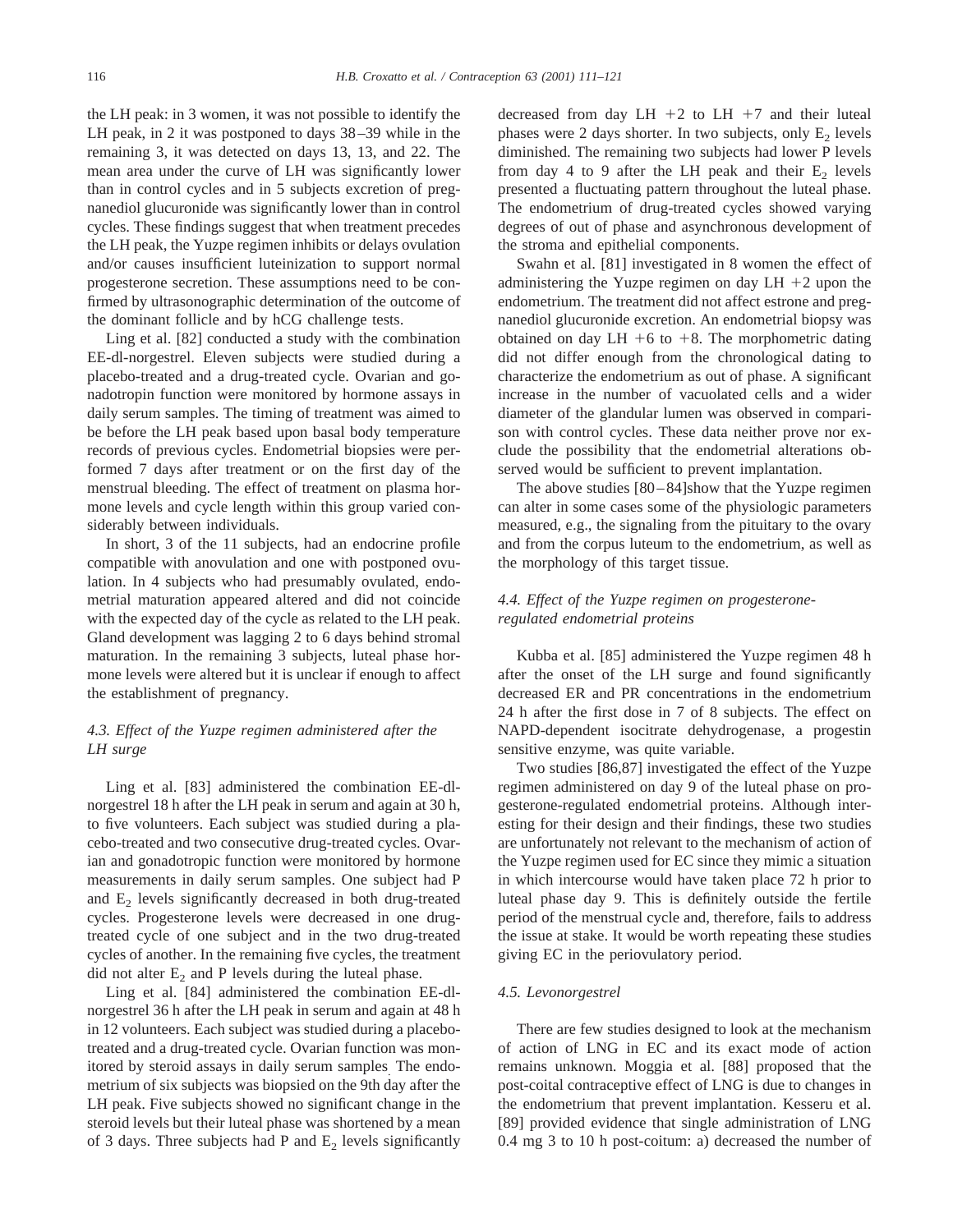sperm recovered from the uterine cavity beginning 3 h after treatment; b) caused pronounced alkalization of the intrauterine fluid beginning at 5 h, which immobilized the sperm, and; c) increased the viscosity of the cervical mucus, beginning at 9 h, which denied further passage of sperm to the uterus. Seregély [90] suggested that disturbances in LH pulse frequency following LNG administration were involved. Landgren et al. [21] examined the effects of repeated doses of LNG (0.75 mg) given before (days 2, 4, 6, and 8), during (days 9, 11–13, 15, 16, and 19) or after ovulation (days 16, 18, 20, and 22). Administration in the early follicular phase increased the duration of the follicular phase. Treatment around ovulation resulted in varying ef-

fects ranging from anovulation or deficient luteal function in some women to normal ovarian function in others. The administration of LNG during the luteal phase was not followed by changes in cycle length or endometrial morphology. Spona et al. [91] administered single or multiple doses of 0.4 mg LNG before or after the LH peak to 6 subjects. Treatment prior to the LH peak suppressed the gonadotropin surge, reduced the levels of  $E_2$  and P, and markedly lowered the cervical mucus score, whereas treatment after the LH peak did not alter these parameters. The effects of these multiple administrations cannot be freely extrapolated to the current EC regimen.

Wang et al. [92] compared the effects of 0.75 mg LNG given twice, 12 h apart, when the first dose was administered on day LH-2 versus  $LH+2$ . The main endpoints were timing and incidence of ovulation and the status of the endometrium at the time of implantation  $(LH+7)$ . Preovulatory administration had no effect on ovulation, whereas at the level of the endometrium, it caused divergent effects depending on the time of drug intake. Factors believed to be critical for implantation, such as integrins, steroid receptors, or leukemia inhibitory factor, among others, were changed in ways which are likely to alter endometrial receptivity.

# *4.6. Appraisal of possible modes of action of Yuzpe regimen and LNG for EC*

The results presented above [80–84] indicate that preovulatory treatment with the Yuzpe regimen has the ability to postpone, quench or suppress the ovulatory stimulus in a fair proportion of cases, but not in all. What makes the difference, e.g. timing of treatment administration or individual bioavailability profiles, has not been determined. Ultrasound assessment of the stage of follicular development at the time of treatment and subsequent verification of the fate of the leading follicle is missing. A 24-h variation in the timing of treatment after the LH peak did not change the proportion of cycles with altered endocrine pattern [83, 84] but such variation in the timing of treatment may be more critical when it is given before ovulation.

Other effects observed were on ovarian secretion of estrogen and progesterone but it is unclear if and how they

contribute to prevent pregnancy. These effects also present wide inter-individual variation and the source of this variation has not been addressed. It may be worth attempting to correlate plasma levels of the components of the Yuzpe regimen and other EC methods with the outcome of the treatment in mechanism of action studies.

Whether or not the insufficient luteal function seen in some treated cycles can be rescued by hCG, should an embryo reach the appropriate stage to produce it, has not been determined.

Effects described on the endometrium are also not consistent, sometimes minimal or absent and their mediation of the contraceptive effect is impossible to ascertain at the present time.

The only study that provides a large enough data base to examine the relationship between coitus-treatment interval and outcome shows that LNG as well as the Yuzpe regimen exhibit an inverse relationship between contraceptive efficacy and the length of time from intercourse to treatment. Pregnancy rates increased from 0.5% when treatment was given within the first 12 h period after intercourse to 4.1% when it was given within the fifth 12 h period (61–72 h) [93]. While this fact does not allow for discriminating between possible modes of action, it does lend support to a significant role of pre-fertilization mechanisms in their contraceptive effectiveness, albeit not necessarily the same ones for both methods. Our hypothesis is that the earlier the Yuzpe regimen is given, the better the chances it will have to prevent ovulation, while in the case of LNG the earlier it is given, the better the chances it will interfere with sperm migration and function at all levels of the genital tract.

## *4.7. Mifepristone*

The effects of mifepristone on the human menstrual cycle are highly dependent on the stage of the cycle at the time of treatment and the dose administered. Here we deal only with treatments given in the segment of the menstrual cycle that is relevant to EC. Administration of mifepristone 3 mg/Kg for 3 days beginning after the emergence of the dominant follicle, delayed ovulation, prolonged the follicular phase and increased the length of the menstrual cycle to an average of 42  $\pm$  9 days [94]. Similar results were obtained when mifepristone was given either as a single dose of 5 mg at the time the leading follicle had reached a diameter between 12 and 14 mm or as a multiple dose of 5 mg/day for 3 days when follicles were 14 to 16 mm but not 6 to 11 mm in diameter [95]. These findings indicate that mifepristone can interrupt normal follicular development after the selection of the dominant follicle. Moreover, mifepristone 2 mg/day for 30 days [96] inhibits the positive feedback effect of estrogens, therefore, blocking or delaying the preovulatory LH surge.

In studies in which mifepristone was given for EC, menses delay has been frequently reported and some women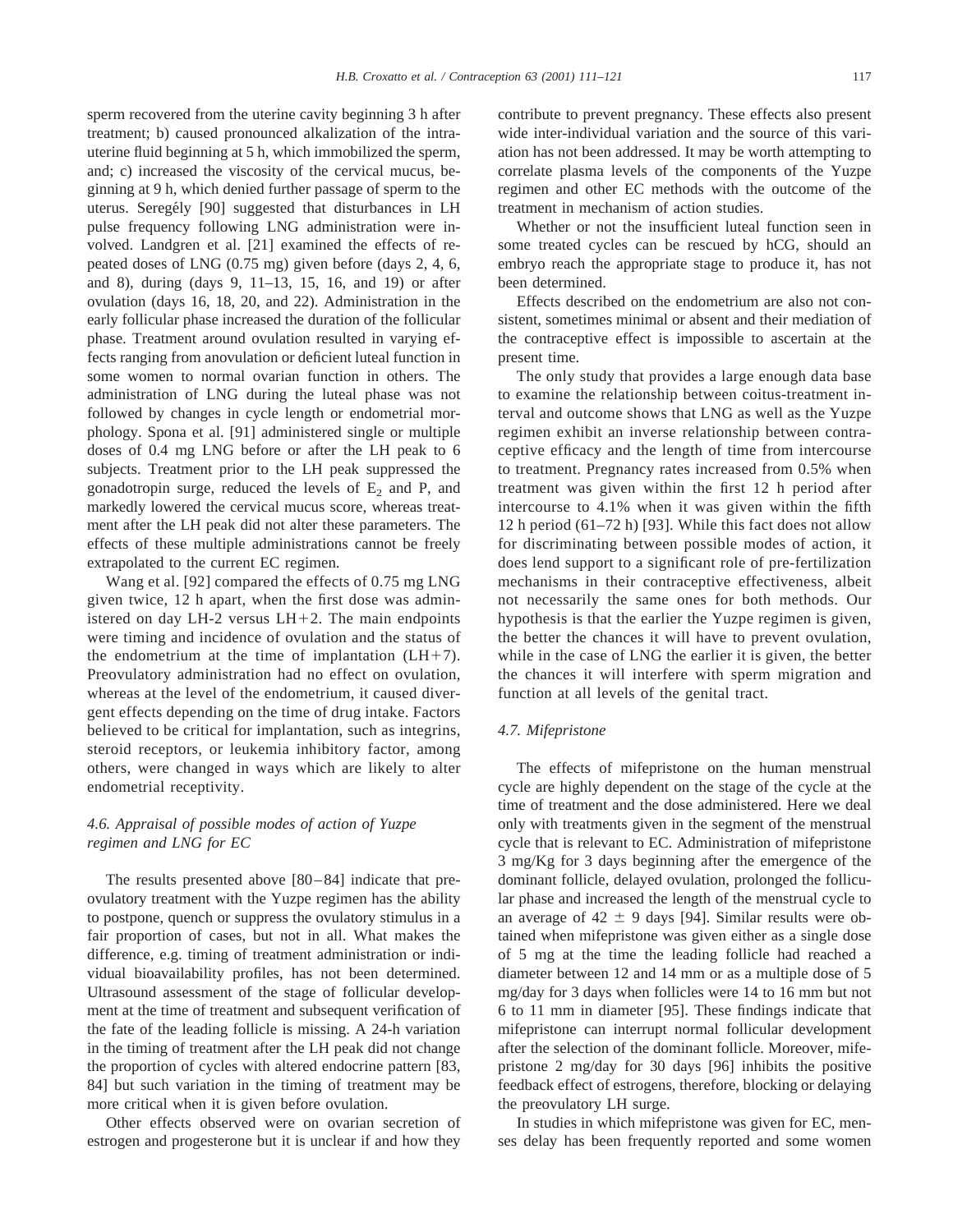have become pregnant from intercourse  $10-15$  days after treatment [12,13]. These observations are in keeping with the ovulation-delaying effect of mifepristone.

Messinis and Templeton [97] examined the possibility that mifepristone might interfere with gonadotropin-induced oocyte maturation in vivo. Following a 5-day course of clomiphene to stimulate follicular growth, 100 mg mifepristone was given on day 16, one hour before injecting 5000 IU of hCG to 20 women. At laparoscopy for tubal sterilization done 34 h after hCG, all follicles  $>15$  mm were aspirated and the collected oocytes were submitted to in vitro fertilization. Another 20 women not given mifepristone served as control. Egg recovery was close to 80%, the rate of fertilization was close to 60% and the rate of cleavage was not different between the two groups. These data practically exclude the possibility that preovulatory administration of this antiprogestin acts by reducing the fertilizability of the oocyte.

Another target of mifepristone is the endometrium. Several studies have shown that administration of mifepristone during the luteal phase interferes with the development of a normal secretory endometrium causing ultrastructural changes in decidual capillaries, vascular damage and decidual necrosis. Presumably, these alterations should prevent or disrupt implantation [98]. A single dose of 200 mg of mifepristone administered on cycle day  $LH + 2$ , close to the end of the fertile period (early luteal phase), curtails the expected increase in the expression of leukemia inhibitory factor during the mid-luteal phase [99]. Progesterone is also a key hormone in the regulation of the plasminogen/plasmin system in the human endometrium, believed to play a pivotal role in implantation and ensuing embryonic development [100]. In an in vitro model of decidualization of endometrial stromal cells, mifepristone blocked and reversed progestin-inhibited plasminogen activator expression, suggesting a role of this system in mifepristone-induced endometrial extracellular matrix dissolution and bleeding [101].

# *4.8. Appraisal of probable modes of action of mifepristone for EC*

Mifepristone treatment during the mid to late follicular phase interrupts further growth of the dominant follicle, probably by lowering its sensitivity to FSH and counteracts the positive feedback of estradiol preventing the gonadotropin surge and postponing the time of ovulation. Under these circumstances, spermatozoa derived from the single act of unprotected intercourse have to wait too long for the oocyte to be released and fertilization cannot take place.

When treatment falls within the 1- or 2-day window in which follicular rupture has not taken place yet but it is too late to stop, the contraceptive effect of low doses may rest upon hitherto undisclosed mechanisms. High doses, such as 50 mg, given late within this window, may partially act as a post-ovulatory treatment, due to the long half-life of this compound. They may cause insufficient progesterone support of tubal and uterine functions required for normal embryo development, transport and implantation.

## **5. Cogitation**

Numerous attempts to determine the involvement of selected steps of the reproductive process in the mechanism by which EC prevents pregnancy have been done. In spite of that, a wide gap of information persists that hinders a clearcut answer to the question.

With few exceptions, the fact that an entity or a process is altered by the treatment does not necessarily mean that it explains how pregnancy is prevented in real life situations. In this respect, ovulation inhibition can explain by itself how pregnancy is prevented whereas abnormal expression of a given molecule in the endometrium lacks that strength until it is shown that its normal expression is essential for pregnancy to occur.

It is now well recognized that one of the complexities that researchers have to deal with to find a thorough answer is that the mechanism may differ for the same EC treatment depending upon when it is given relative to time of intercourse and also relative to time of ovulation. A single act of intercourse that takes place up to 5 days before ovulation may result in pregnancy in the human. Therefore, many women who request EC receive the treatment before ovulation and possibly before fertilization if ovulation has occurred. Neither the minimum length of time from coitus to fertilization, when the oocyte is waiting for the sperm, nor the shortest interval from ovulation to fertilization, when the sperm is waiting for the oocyte, have been determined in the human. Therefore, the exact theoretical amplitude of the window for acting before fertilization is undetermined, less so the actual window in real cases.

The contraceptive effectiveness of LNG and the Yuzpe regimen has been shown to depend on the intercoursetreatment interval (the easy one to obtain), whereas there is no data for the ovulation-treatment interval (the difficult one to obtain). Given that in 15–25% of the cycles treated with EC, the expected pregnancy is not prevented, chances are that there is a specific window in the cycle in which treatment is more likely to fail. Attempts to pinpoint the stage of the menstrual cycle at which treatment is given to women requesting EC for subsequent correlation with the contraceptive outcome may shed some light on the mode of action of a particular method. Admittedly, even at a research center, it is difficult to get informed consent for such a study given the anxiety that surrounds every case. Since the intercourse-treatment and ovulation-treatment intervals are inter-related, should information about both become available, complex analyses will be needed to estimate how each one relates to the contraceptive outcome.

Most mechanistic studies have attempted to assess to what extent ovulation inhibition is involved. However, none has used ultrasound to confirm follicular rupture and to pinpoint at what stage of follicular development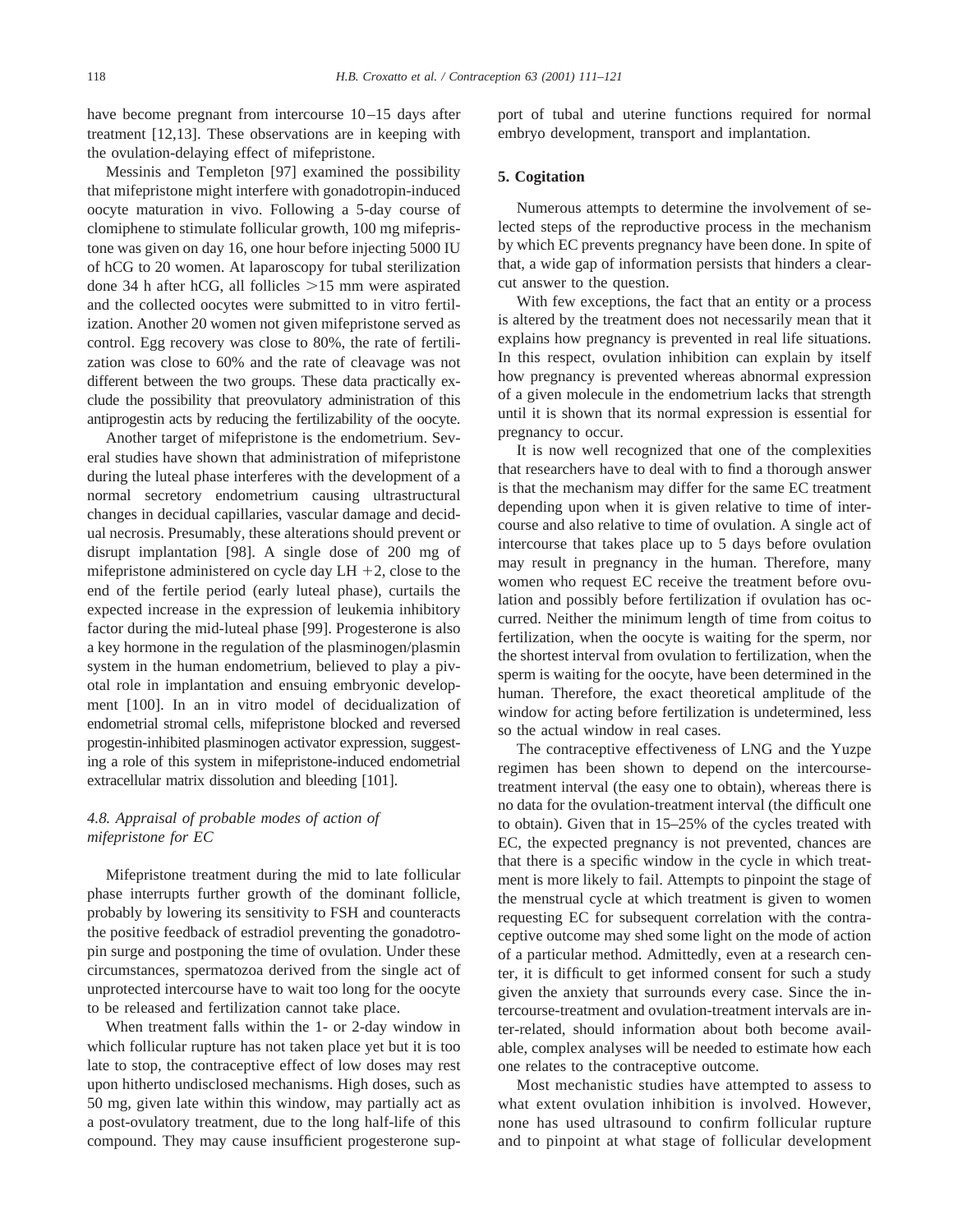treatment was given. It is clear that EC appears to prevent ovulation in many cases but not so clear what the conditions are in terms of timing of treatment relative to the stage of follicular development. The criteria used to time treatment lacks this precision in practically all studies reviewed. Because ultrasound has not been used, the occurrence of ovulatory dysfunctions, such as luteinized unruptured follicle, has not been determined.

Both logistic and ethical constraints prevent designing and performing experiments that can directly address what in fact happens to the crucial biologic entities -sperm, oocyte, zygote or preimplantation embryo- in the genital tract of women who receive EC in comparison to those who receive placebo. The fate of spermatozoa and of the oocyte can be studied without risking the occurrence of conception if either one is absent from the genital tract. It is easy to avoid the presence of sperm for this purpose, without altering the biologic environment. In order to suppress the presence of the oocyte, one could inhibit ovulation using a GnRH-antagonist and give appropriate sex steroid replacement therapy to provide a "normal environment for sperm". The effect of EC treatment on sperm could then be studied at centers where retrieval of spermatozoa from the site of fertilization is feasible. In fact, with the exception of Kesseru et al. [89], no other study has focused on the effects of EC upon spermatozoa.

Alterations in embryo transport through the fallopian tube or uterus following EC, are also difficult to explore. Delayed transport or retention in the tube cannot be excluded a priori, although no increased incidence of tubal pregnancy has hitherto been reported with the current methods. Accelerated transport through the tube appears unlikely since neither estradiol nor progesterone given in high doses right after ovulation have this effect in women [102]. Expulsion of the egg from the uterus could result from myometrial effects of wide steroid oscillations.

Several studies have focused attention on alterations of the endocrine profile during the luteal phase. Luteal insufficiency, caused by EC, cannot be claimed to contribute to pregnancy prevention until it is shown to persist through a hCG challenge test.

The most difficult parameter to assess with certainty is endometrial receptivity. Endometrial markers of receptivity have been established so far with certainty only in rodents. Even if endometrial receptivity is shown to be altered by EC, other steps that precede implantation may also be altered enough to interrupt the process at an earlier stage.

#### **Acknowledgment**

This review was supported by the UNDP/UNFPA/WHO/ World Bank Special Programme of Research, Development and Research Training in Human Reproduction

#### **References**

- [1] Morris JMcL, van Wagenen G. Compounds interfering with ovum implantation and development. III. The role of estrogens. Am J Obstet Gynecol 1966;96:804–13.
- [2] Haspels AA. Interception. Postcoital estrogens in 3,016 women. Contraception 1976;14:375–81.
- [3] Yuzpe AA, Thurlow HJ, Ramzy I, Leyshon JI. Post coital contraception: a pilot study. J Reprod Med 1974;13:53–61.
- [4] Kesseru E, Larrañaga A, Parada J. Postcoital contraception with DL-norgestrel. Contraception 1973;7:367–79.
- [5] Lippes J, Tatum HJ, Maulik D, Sielezny M. Postcoital copper IUDs. Adv Plan Parent 1979;14:87–94.
- [6] Glasier A, Thong KJ, Dewar M, Mackie M, Baird DT. Postcoital contraception with mifepristone. Lancet 1991;337:1414–5.
- [7] Van Look P, Von Hertzen H. Emergency contraception. Br Med Bull 1993;49:158–70.
- [8] Consortium for Emergency Contraception. Emergency contraceptive pills: a resource packet for health care providers and programme managers. December 1996.
- [9] Yuzpe AA, Smith RP, Rademaker AW. A multicenter clinical investigation employing ethinyl estradiol combined with DL-norgestrel as a postcoital contraceptive agent. Fertil Steril 1982;37:508–13.
- [10] ] Yuzpe AA, Smith RP, Rademaker AW. A multicenter clinical investigation employing ethinyl estradiol combined with DL-norgestrel as a postcoital contraceptive agent. Fertil Steril 1977;28:932–6.
- [11] Bagshaw SN, Edwards D, Tucker AK. Ethinyl oestradiol and dnorgestrel is an effective emergency postcoital contraceptive: a report of its use in 1,200 patients in a family planning clinic. Aust NZ J Obstet Gynecol 1988;28:137–40.
- [12] Glasier A, Thong KJ, Dewar M, Mackie M, Baird DT. Mifepristone (RU486) compared with high-dose estrogen, and progesterone for emergency postcoital contraception. N Eng J Med 1992;327:1041–4.
- [13] Webb AMC, Russell J, Elstein M. Comparison of Yuzpe regimen, danazol, and mifepristone (RU486) in oral post-coital contraception. Br Med J 1992;305:927–31.
- [14] Sanchez-Borrego R, Balasch J. Ethinyl estradiol plus DL-norgestrel or levonorgestrel in the Yuzpe method for post-coital contraception: results of an observational study. Hum Reprod 1996;11:2449–53.
- [15] Creinin MD. A reassessment of efficacy of the Yuzpe regimen of emergency contraception. Hum Reprod 1997;12:496–8.
- [16] Trussell J, Rodríguez G, Ellertson C. Updated estimates of the effectiveness of the Yuzpe regimen of emergency contraception. Contraception 1999;59:147–51.
- [17] Hoffman KOK. Postcoital contraception: experiences with ethinylestradiol/norgestrel and levonorgestrel only. In: Harrison RF, Bonnar J, Thompson W, editors. Fertility and Sterility. Lancaster: MTP Press Ltd, 1984. p. 311–6.
- [18] Ho PC, Kwan MSW. A prospective randomized comparison of levonorgestrel with the Yuzpe regimen in post-coital contraception. Hum Reprod 1993;8:389–92.
- [19] WHO Task Force on Post-Ovulatory Methods for Fertility Regulation. Randomized controlled trial of levonorgestrel versus the Yuzpe regimen of combined oral contraceptives for emergency contraception. Lancet 1998;352:428–33.
- [20] Van Look PFA, Von Hertzen H. Post-ovulatory methods of fertility regulation: the emergence of antiprogestogens. In: Van Look PFA, Pérez-Palacios G, editors. Contraceptive Research and Development 1984–1994. London: Oxford University Press, 1994. p. 151–201.
- [21] Landgren B-M, Johannisson E, Aedo A-R, Kumar A, Yong-en S. The effect of levonorgestrel administered in large doses at different stages of the cycle on ovarian function and endometrial morphology. Contraception 1989;39:275–89.
- [22] Chang-Hai H, Yong-En S, Ding-Ling L, et al. Comparative crossover pharmacokinetic study on two types of post-coital contraceptive tablets containing levonorgestrel. Contraception 1990;41:557–67.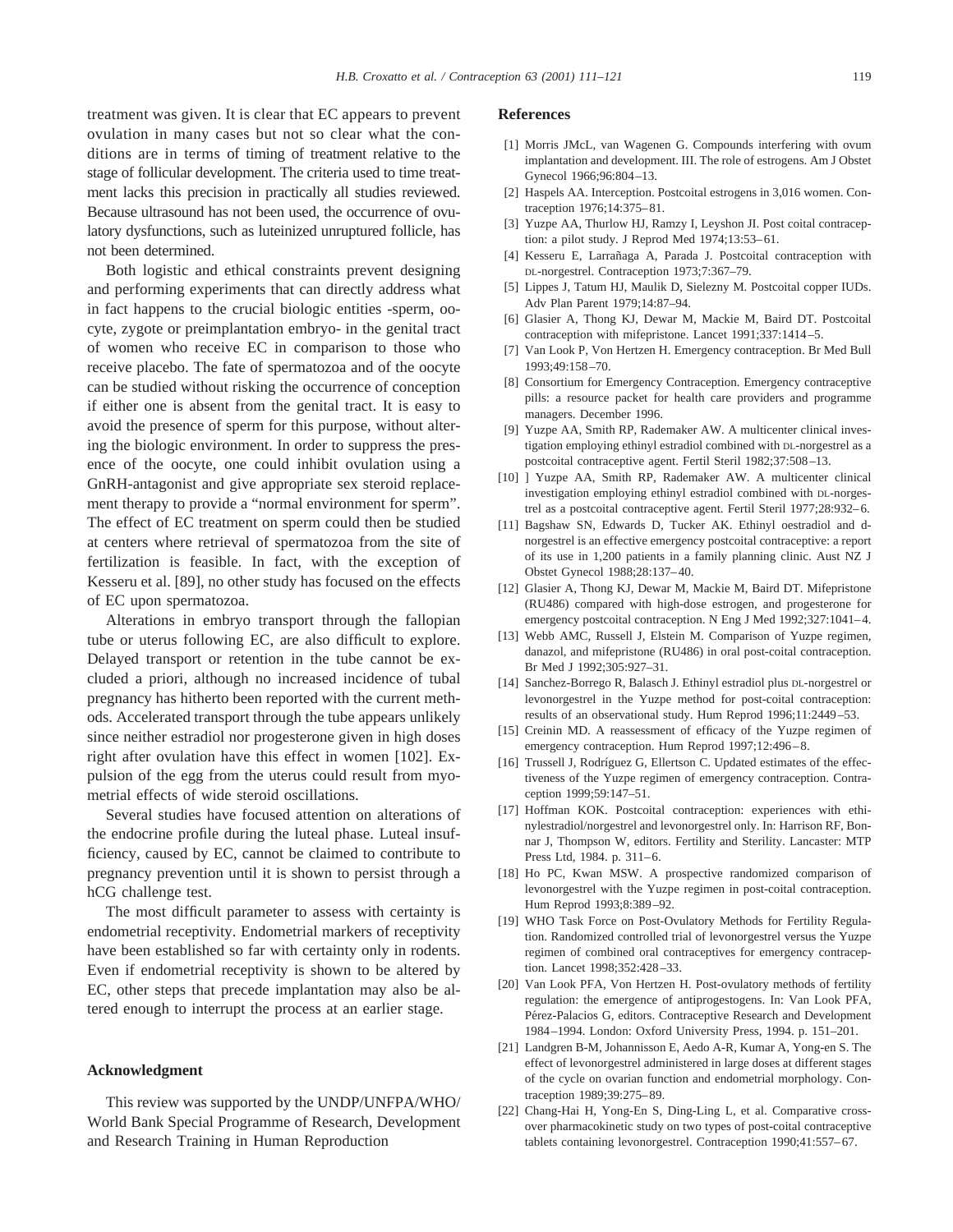- [23] Chang-Hai H, Yong-En S, Jian-Qiu X, Van Look PFA. A multicenter clinical study on two types of levonorgestrel tablets administered for postcoital contraception. Int J Gynecol Obstet 1991;36:43–8.
- [24] Lahteenmaki P, Heikinheimo O, Croxatto H, Spitz I, Shoupe D, Birgerson L. Pharmacokinetics and metabolism of RU486. J Steroid Biochem 1987;27:859–63.
- [25] WHO Task Force on Post-Ovulatory Methods for Fertility Regulation. Comparison of three single doses of mifepristone as emergency contraception: a randomised trial. Lancet 1999;353:697–702.
- [26] Greenwald GS. Species differences in egg transport in response to exogenous estrogen. Anat Rec 1967;157:163–72.
- [27] Harper MJK. Interference with early pregnancy in rats by estrogen: mechanism of action of dienestrol. Anat Rec 1968;162:433–52.
- [28] Ortiz ME, Bastías G, Darrigrande O, Croxatto HB. Importance of uterine expulsion of embryos in the interceptive mechanism of postcoital oestradiol in rats. Reprod Fertil Dev 1991;3:333–7.
- [29] Saunders FJ The effects of several steroids on mating behavior, ovulation, and pregnancy in female rats. Endocrinology 1958;63:566–9.
- [30] Dickmann Z. Postcoital contraceptive effects of medroxyprogesterone acetate and oestrone in rats. J Reprod Fertil 1973;32:65–9.
- [31] Hunter RHF. Effect of progesterone on fertilization in the golden hamster. J Reprod Fertil 1968;16:499–502.
- [32] Chang MC. Effects of progesterone and related compounds on fertilization, transportation and development of rabbit eggs. Endocrinology 1967;81:1251–60.
- [33] Chang MC. Effects of oral administration of medroxyprogesterone acetate and ethinyl estradiol on the transportation and development of rabbit eggs. Endocrinology 1966;79:939–48.
- [34] Nutting EF, Mares SE. Inhibition of fertilization in rabbits during treatment with progesterone. Biol Reprod 1970;2:230–8.
- [35] Oettel N. Kurischko A. STS 557, a new orally active progestin with antiprogestational, and contragestational properties in rabbits. Steroids 1980;21:61–9.
- [36] Oguge NO, Barrell GK. Anti-fertility effects of oral medroxyprogesterone acetate in rabbits. Reprod Fertil Dev 1996;8:1185–92.
- [37] Ugocsai G, Resch B, Traub A, Sas M. Biological microscopic and scanning electron microscopic investigation of the effects of postinor D-norgestrel in rabbits. Contraception 1984;30:153–9.
- [38] Morris JMcL, van Wagenen G. Interception: the use of postovulatory estrogens to prevent implantation. Am J Obstet Gynecol.;1973;115: 101–6.
- [39] Fuentealba B, Nieto M, Croxatto HB. Progesterone abbreviates the nuclear retention of estrogen receptor in the rat oviduct and counteracts estrogen action on egg transport. Biol Reprod 1988;38:63–9.
- [40] Psychoyos A, Prapas I. Inhibition of egg development and implantation in rats after post-coital administration of the progesterone antagonist RU 486. J Reprod Fertil 1987;80:487–91.
- [41] Roblero LS, Croxatto HB. Effect of RU486 on development and implantation of rat embryos. Mol Reprod Develop 1991;29:342–6.
- [42] Roblero LS, Fernández O, Croxatto HB. The effect of RU486 on transport, development and implantation of mouse embryos. Contraception 1987;36:549–55.
- [43] Vinijsanun A, Martin L. Effects of progesterone antagonists RU486 and ZK98734 on embryo transport, development and implantation in laboratory mice. Reprod Fertil Dev 1990;2:713–27.
- [44] Juneja SC, Dodson MG. Effect of RU486 on different stages of mouse preimplantation embryos in vitro. Can J Physiol Pharmacol 1990;68:1457–60.
- [45] Hardy RP, New DA. Effects of the anti-progestin RU 38486 on rat embryos growing in culture. Food Chem Toxicol 1991;29:361–2.
- [46] Morris JMcL. Mechanisms involved in progesterone contraception and estrogen interception. Am J Obstet Gynecol 1973;117:167–76.
- [47] Greb RR, Heikinheimo O, Williams RF, Hodgen GD, Goodman AL. Vascular endothelial growth factor in primate endometrium is regulated by estrogen-receptor and progesterone-receptor ligands in vivo. Hum Reprod 1997;12:120–9.
- [48] Yamaji T, Dierschke DJ, Hotchkiss J, Bhattacharya AN, Surve AH, Knobil E. Estrogen induction of LH release in the Rhesus monkey. Endocrinology 1971;89:1034–41.
- [49] Karsch FJ, Weick RF, Butler WR, et al. Induced LH surges in the rhesus monkey: strength-duration characteristics of the estrogen stimulus. Endocrinology 1973;92:1740–7.
- [50] Hutz RJ, Wagner N, Krause P, et al. Localization of estrogen receptors in rhesus monkey ovary. Am J Primatol 1993;31:299–309.
- [51] Dierschke DJ, Chaffin CL, Hutz RJ. Role and site of estrogen action in follicular atresia. Trends Endocrinol Metab 1994;5:215–9.
- [52] Chaffin ChL., Heimler I, Rawlins RG, Wimpee BAB, Sommer C, Hutz RJ. Estrogen receptor and aromatic hydrocarbon receptor in the primate ovary. Endocrine 1996;5:315–21.
- [53] Hutz RJ, Dierschke DJ, Wolf RC. Markers of atresia in ovarian follicular components from rhesus monkeys treated with estradiol 17–36. Biol Reprod 1986;34:65–70.
- [54] Hutz RJ, Dierschke DJ, Wolf RC. Estradiol-induced follicular atresia in rhesus monkey is not prevented by exogenous gonadotropins. Am J Primatol 1991;23:247–55.
- [55] Karsch FJ, Sutton GP. An intra-ovarian site for the luteolytic action of estrogen in the rhesus monkey. Endocrinology 1976;98:553–61.
- [56] Westfahl PK, Kling OR. Relationship of estradiol to luteal function in the cycling baboon. Endocrinology 1982;110:64–9.
- [57] Schoonmaker JN, Vickery W, Karsch FJ. A receptive period for estradiol-induced luteolysis in the rhesus monkey. Endocrinology 1981;108:1874–9.
- [58] DiGiano L, Nagle CA, Riesco O, et al. Efectos de HCG, estradiol y progesterona sobre la funcion del cuerpo luteo del primate cebus (Cebus apella). Medicina (BsAs) 1988;48:657 (abs).
- [59] Dierschke DJ, Yamaji T, Karsch FJ, Weick RF, Weiss G, Knobil E. Blockade by progesterone of estrogen-induced LH and FSH release in the rhesus monkey. Endocrinology 1973;92:1496–501.
- [60] Hutchison JS, Kubik CJ, Nelson PB, Zeleznik AJ. Estrogen induces premature luteal regression in rhesus monkeys during spontaneous menstrual cycles, but not in cycles driven by exogenous gonadotropin-releasing hormone. Endocrinology 1987;121:466–74.
- [61] Raynaud JP, Philibert D, Azadian-Boulanger G. Progesterone-progestin receptors. In: Coutinho EM, Fuchs F, editors. Physiology and Genetics of Reproduction, part A. New York: Plenum Press, 1974. p. 143–60.
- [62] Spies HG, Niswender GD. Blockade of the surge of preovulatory serum luteinizing hormone and ovulation with exogenous progesterone in cycling rhesus (Macaca mulatta) monkeys. J Clin Endocrinol 1971;32:309–16.
- [63] Okulicz WC, Balsamo M, Tast J. Progesterone regulation of endometrial estrogen receptor and cell proliferation during the late proliferative and secretory phase in artificial menstrual cycles in the rhesus monkey. Biol Reprod 1993;49:24–32.
- [64] Clarke CL, Sutherland RL. Progestin regulation of cellular proliferation. Endocr Rev 1990;11:266–301.
- [65] Chandrasekhar YA, Melner MH, Nagalla SR, Stouffer RL. Progesterone receptor, but not estradiol receptor messenger ribonucleic acid is expressed in luteinizing granulosa cells and the corpus luteum in rhesus monkey. Endocrinology 1994;135:307–14.
- [66] Duffy DM, Hess DL, Stouffer RL. Acute administration of a  $3\beta$ hydroxysteroid dehydrogenase inhibitor to rhesus monkeys at the mid-luteal phase of the menstrual cycle: evidence for possible autocrine regulation of the primate corpus luteum by progesterone. J Clin Endocrinol Metab 1994;79:1587–94.
- [67] Hibbert ML, Hess DL, Stouffer RL, Wolf DP, Zelinski-Wooten MB. Midcycle administration of a progesterone synthesis inhibitor prevents ovulation in primates. Proc Natl Acad Sci USA 1996;93:1897–901.
- [68] Zelinski-Wooten MB, Stouffer RL. Steroid receptors and action in the primate follicle. Trends Endocrinol Metab 1996;7:177–83.
- [69] Machelon V, Emilie D. Production of ovarian cytokines and their role in ovulation in the mammalian ovary. Eur Cytokine Network 1997; 8:137–43.